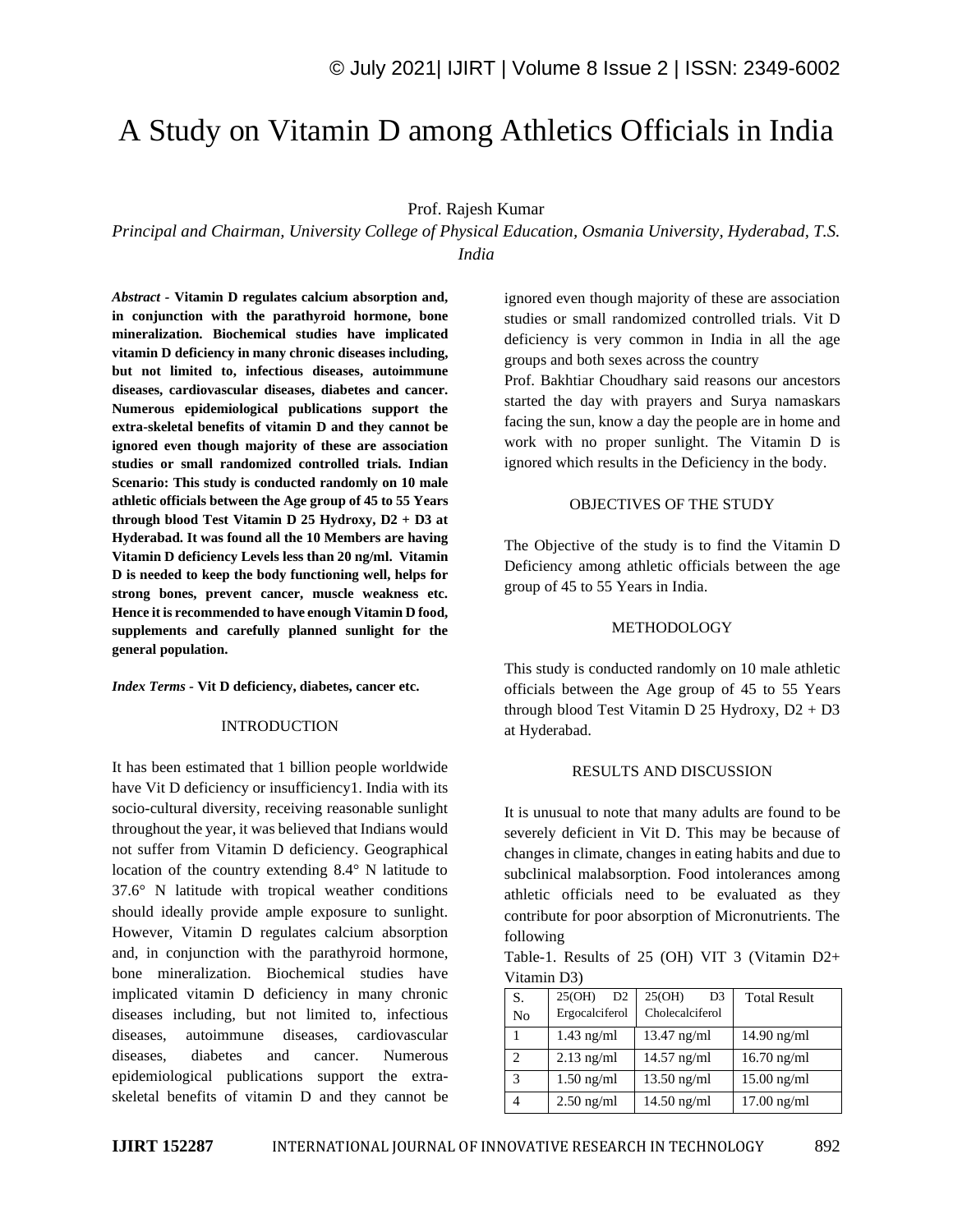| 5  | $1.35$ ng/ml | $13.35$ ng/ml | 14.70 ng/ml   |
|----|--------------|---------------|---------------|
| 6  | $2.15$ ng/ml | $14.60$ ng/ml | $16.75$ ng/ml |
| 7  | $1.30$ ng/ml | $12.35$ ng/ml | $13.65$ ng/ml |
| 8  | $1.53$ ng/ml | $13.57$ ng/ml | $15.10$ ng/ml |
| q  | $2.40$ ng/ml | $14.20$ ng/ml | $16.60$ ng/ml |
| 10 | $1.63$ ng/ml | $13.67$ ng/ml | $15.30$ ng/ml |

## VITAMIN D DEFICIENCY PREVENTION AND TREATMENT

The most basic way to prevent as well as treat Vitamin D deficiency is to have unprotected sun exposure for some time on a daily basis. Experts say 15-20 mins in the midday sun is the best to get enough Vitamin D. Wearing high quality sunglasses to protect the eyes is important. Some sources mention Cod Liver Oil as a good source for Vitamin D. But I would personally not recommend it because the quality and quantity of Vitamin D you get from this source is not reliable. There are also other health issues reported by the consumption of cod liver oil. Pharmaceutical preparations are better than commercially sold dietary supplements. There are a few food sources for Vitamin D. But then, these may not be the ideal sources for Vitamin D3. They, most likely have VitaminD2 needs conversion in to D3 for all functions.

## **CONCLUSION**

Vit D deficiency is a serious global health issue. Sociocultural changes resulting in inadequate diet &sunlight exposure, dependencies and diseases may contribute to chronic Vit D deficiency along with other micronutrient deficiencies. It is obvious; it may no longer be correct to assume that vitamin D levels in populations follow latitude gradients. Strategies such as food fortification, education with regard to sunlight exposure, pharmacological supplementation and frequent monitoring of blood levels are important. There is a need for more epidemiological studies on different age groups and relation to serious pathology due to Vit D deficiency. The Recommended Dietary Allowance (RDA) for adults is 600 international units (IU) of vitamin D a day. That goes up to 800 IU a day for those older than age 70. To meet this level, choose foods that are rich in vitamin D. For example, choose fatty fish, such as salmon, trout, tuna and halibut,

which offer higher amounts of vitamin D, or fortified foods, such as milk and yogurt.

## RECOMMENDATION

It is important to carry out the Blood estimation of Vit D periodically. The test to determine Vitamin D levels  $is - 25$  Hydroxy (OH) 2 D blood test. This test is slightly expensive in India. It is around Rs.2000. It is strongly advised that everyone must get the test done once a year Vitamin D is essential for strong bones, because it helps the body use calcium from the diet. Traditionally, vitamin D deficiency has been associated with rickets, a disease in which the bone tissue doesn't properly mineralize, leading to soft bones and skeletal deformities Research suggests that vitamin D could play a role in the prevention and treatment of a number of different conditions, including type1 and type 2 diabetes, hypertension, glucose intolerance, and multiple sclerosis.

### REFERENCES

- [1] Hollick MF. Vitamin D deficiency. N Engl J Med 2007;357:266-281.
- [2] Harinarayan CV, Joshi SR. Vitamin D status in India-Its implications
- [3] and Remedial Measures. J Assoc Physicians India 2009;57:40-48.
- [4] Marwaha RK, Sripathy G. Vitamin D and Bone mineral densityof healthy school children in northern India. Indian J Med Res2008;127:239- 244.
- [5] Harinarayan CV. Prevalence of vitamin D insufficiency inpostmenopausal South Indian women. Osteoporos Int 2005;16:397- 402
- [6] M.F. Holick, Photobiology of Vitamin D, in: D. Feldman, J.W. Pike,F.H. Glorieux (Eds.), Vitamin D, second ed., vol. 1, Elsevier Academic Press, 2005, pp. 37–46.
- [7] C.M. Skeaff, J.E.P. Rockell, T.J. Green, Serum 25OHD Concentrationsof New Zealanders Aged 15 Years and Older, UV Radiationand its effects – an update 2006, Royal Soc. New Zealand, 2006.
- [8] J.J. McGrath, M.G. Kimlin, S. Saha, D.W. Eyles, A.V. Parisi, Vitamin D insufficiency in south-east Queensland (letter), Med. J.Aust. 174 (2001) 150.
- [9] M.C. Chapuy, P. Preziosi, M. Maamer, S. Arnaud, P. Galan, S. Hercberg, P.J. Meunier, Prevalence